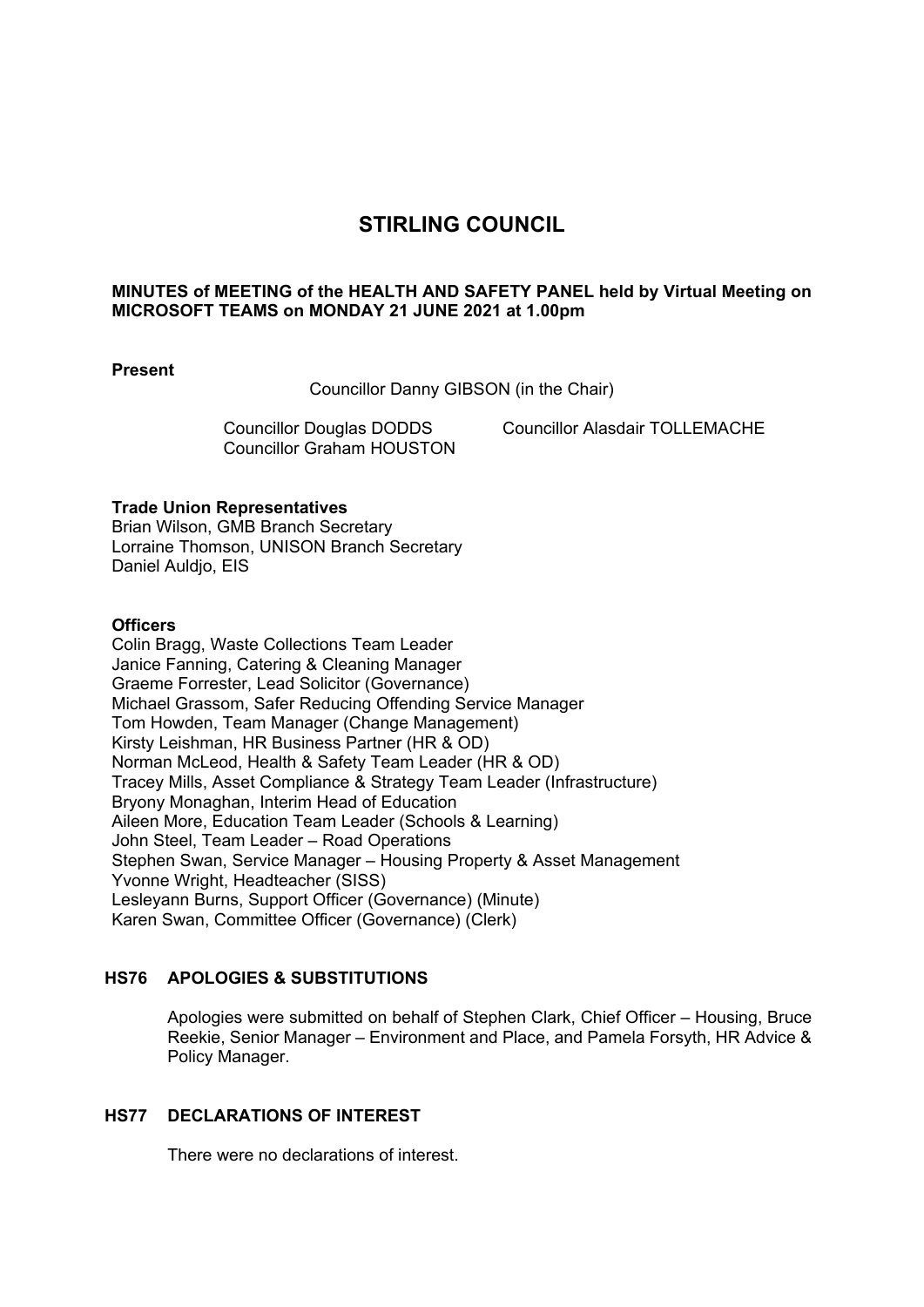#### **HS78 URGENT BUSINESS BROUGHT FORWARD BY THE CHAIR**

There were no items of urgent business.

#### **HS79 MINUTES – 5 OCTOBER 2020**

The Minutes of the Meeting of the Health and Safety Panel held on 5 October 2020 were submitted for approval.

#### **Decision**

The Minutes of the Meeting of the Health and Safety Panel held on 5 October 2020 were approved as an accurate record of proceedings.

#### **HS80 PRESENTATION – REDUCING VIOLENCE AGAINST STAFF IN STIRLING COUNCIL SCHOOLS**

The report related to a workstream in the ASN & Wellbeing Team that aimed to reduce violence towards staff in Stirling Council schools. In 2019, Corporate Health and Safety forms indicated a concerning level of violence towards staff in schools. The matter was raised by the professional associations and discussed at senior leadership level in the council. The report related to the work that had been done to address the issue.

A presentation was delivered on physical incidents in schools, ASN and Wellbeing were working with Health & Safety colleagues regarding this and regular audits were being performed. Managing Aggression & Potential Aggression (MAPA) programme had allowed for patterns and incidents to be identified. Issues were taken seriously and this process would continue as well as training and support.

At present escorts were not on the statistics of the presentation but all forms go to Health & Safety and would be shared with Members.

Incidents against school transport staff to be circulated to Members of the Health & Safety Panel.

#### **Action: Bryony Monaghan/Norman McLeod**

It was confirmed that incidents were resolved at school level and that only physical assaults were being looked at.

Norman McLeod thanks Yvonne Wright on the presentation and confirmed that a lot of learning could be done across the services and this would be taken forward with the Health & Safety team.

#### **Decision**

The Health & Safety Panel agreed to note and comment on the work being done in relation to violence to staff in Stirling Council schools.

(Reference: Report by Chief Operating Officer – People, dated 8 June 2021, submitted)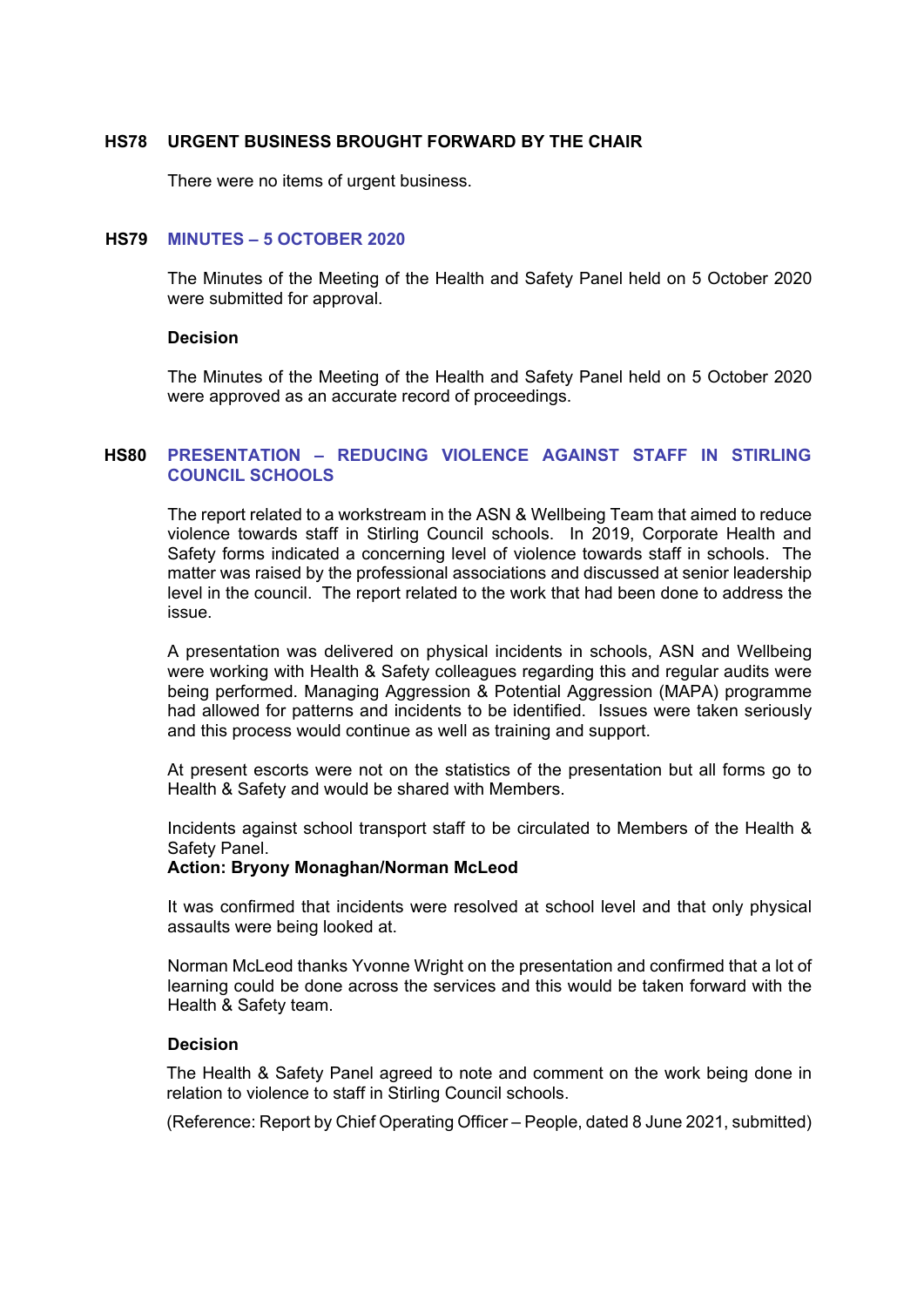#### **HS81 HEALTH & SAFETY UPDATE: JUNE 2021**

The report provided the Health & Safety Panel with an update of the Corporate and Services' progress since the last H&S Panel.

- 1. Update on latest position and requirements of task based H&S Risk Assessments and other associated assessments.
- 2. Update on latest HSE COVID Secure Spot Check Visits to Council premises.
- 3. H&S Improvement Plans in Services' Progression.
- 4. Update on the ongoing development of H&S specific guidance documents.
- 5. Update on latest position of H&S Management Software System Project.
- 6. Update on HSE Formal Inspection to Council.
- 7. Update on Premise Manager Fire Management Arrangements.
- 8. Update on Incidents Reported 1 Jan 25 May 2021.

The Health & Safety Team Leader advised that risk assessment was still ongoing and that Covid spot checks had taken place. Incident reports were higher in verbal incidents now.

Members asked for assurances that actions had been resolved with regards to building safety and fire management and it was agreed that a report would be brought forward.

Building Safety and Fire report to be brought to next meeting. **Action: Tracy Mills/Drew Leslie** 

Trade Union raised issues on the risk assessments being produced. It was confirmed that these were ongoing and that training was given as well as being made. Elected Member would catch up with the Health & Safety Team Leader offline.

Issues were raised again regarding working from home and whether staff had adequate equipment/support. It was highlighted that information was available on ERIN and equipment was available. If there were particular cases these could be raised as risk assessments were not being monitored so it was the responsibility of managers and employees.

#### **Decision**

The Health and Safety Panel agreed to:

- 1. note that service level H&S Risk Assessments and other associated general service H&S assessments should be completed and uploaded to SharePoint by 31 May 2021 for use and future review (Paragraphs 2.1-2.6 within the submitted report);
- 2. note the latest HSE COVID Secure Spot Check Visits to Council premises. (Paragraphs 2.7-2.9 within the submitted report);
- 3. note that H&S Improvement Plans would form part of Service Improvement Plans and that exception reports would be presented monthly to the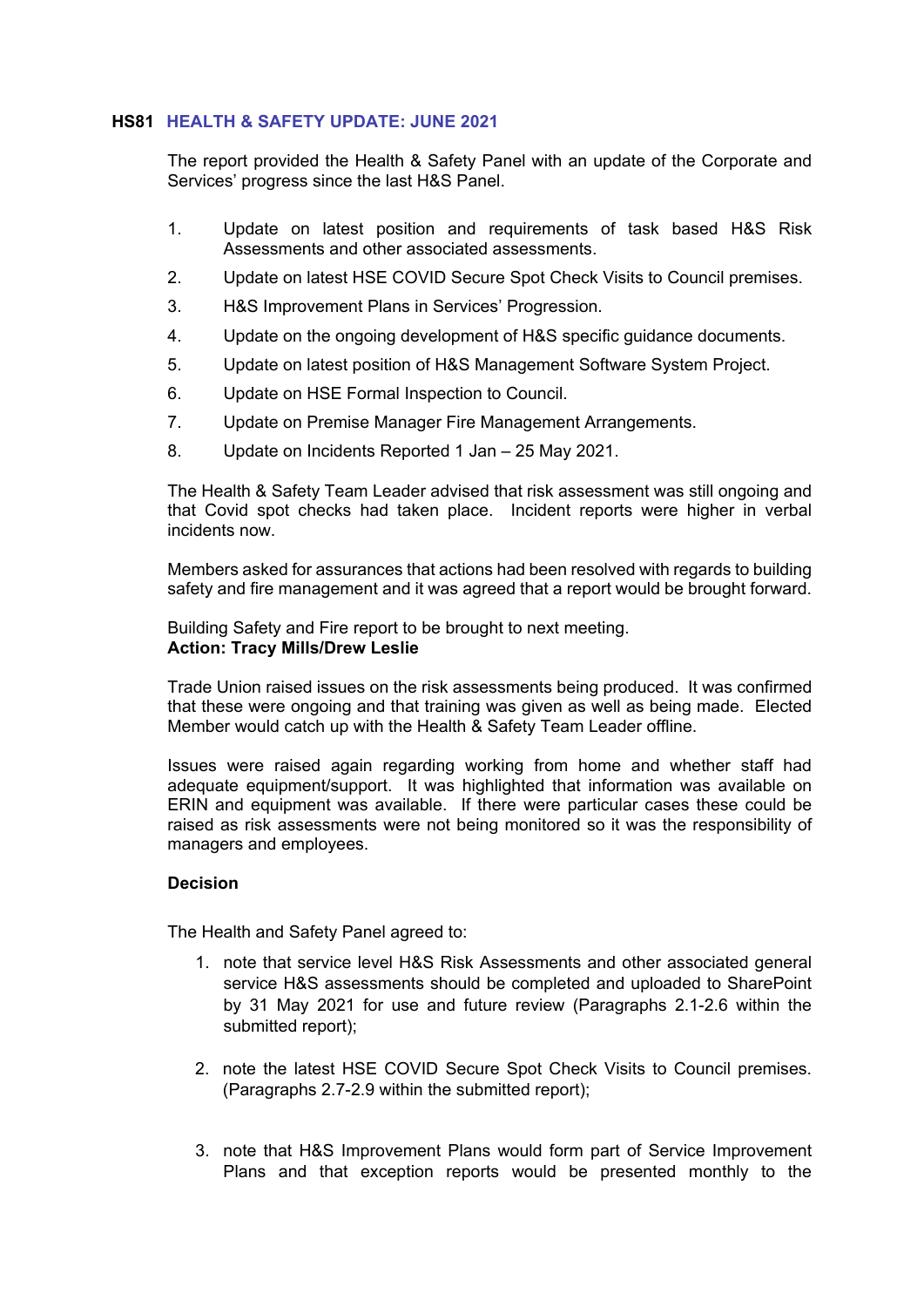Operational Governance Board. (Paragraphs 2.10-2.14 within the submitted report);

- 4. note the ongoing development and implementation of H&S specific guidance documents. (Paragraphs 2.15-2.19 within the submitted report);
- 5. note the progress on the H&S Management Software System Project. (Paragraphs 2.20-2.25 within the submitted report);
- 6. note the HSE Formal Inspection to Council. (Paragraphs 2.26-2.29 within the submitted report);
- 7. note the Premise Manager Fire Management arrangement's needing a focus to help make improvements (Paragraphs 2.30-2.34 within the submitted report); and
- 8. note the Health & Safety Incident report summary for the period 1 Jan 2021 to 25 May 2021. (Paragraphs 2.35-2.39 within the submitted report).

(Reference: Report by Chief Officer HR, dated 1 June 2021, submitted)

## **HS82 OCCUPATIONAL HEALTH ACTIVITY REPORT**

The report provided information relating to Stirling Council's Occupational Health (OH) provision.

Officers outlined that there was no timeline for face to face appointments yet as PAM had no access to their Stirling premises. There would be a meeting next week and telephone consultations were still beneficial. Trade Union representation expressed the view that telephone appointments were not beneficial and members would prefer a personal appointment. Officer confirmed that they would take this forward with PAM regarding content and getting members to engage.

#### **Decision**

The Health & Safety Panel agreed to note the Occupational Health provision from April 2021 to May 2021 in comparison with the proceeding 3 financial years.

(Reference: Report by Chief Officer HR, dated 8 June 2021, submitted)

## **HS83 TRADE UNION/WORKFORCE UPDATE – JTUC**

The issue was raised regarding cleaning in schools, officers confirmed that they were working on a survey to be issued to staff. Unions confirmed they were happy to work with officers on this and that the survey would need to be more specific on cleaning.

Cleaning Survey to be issued to all staff.